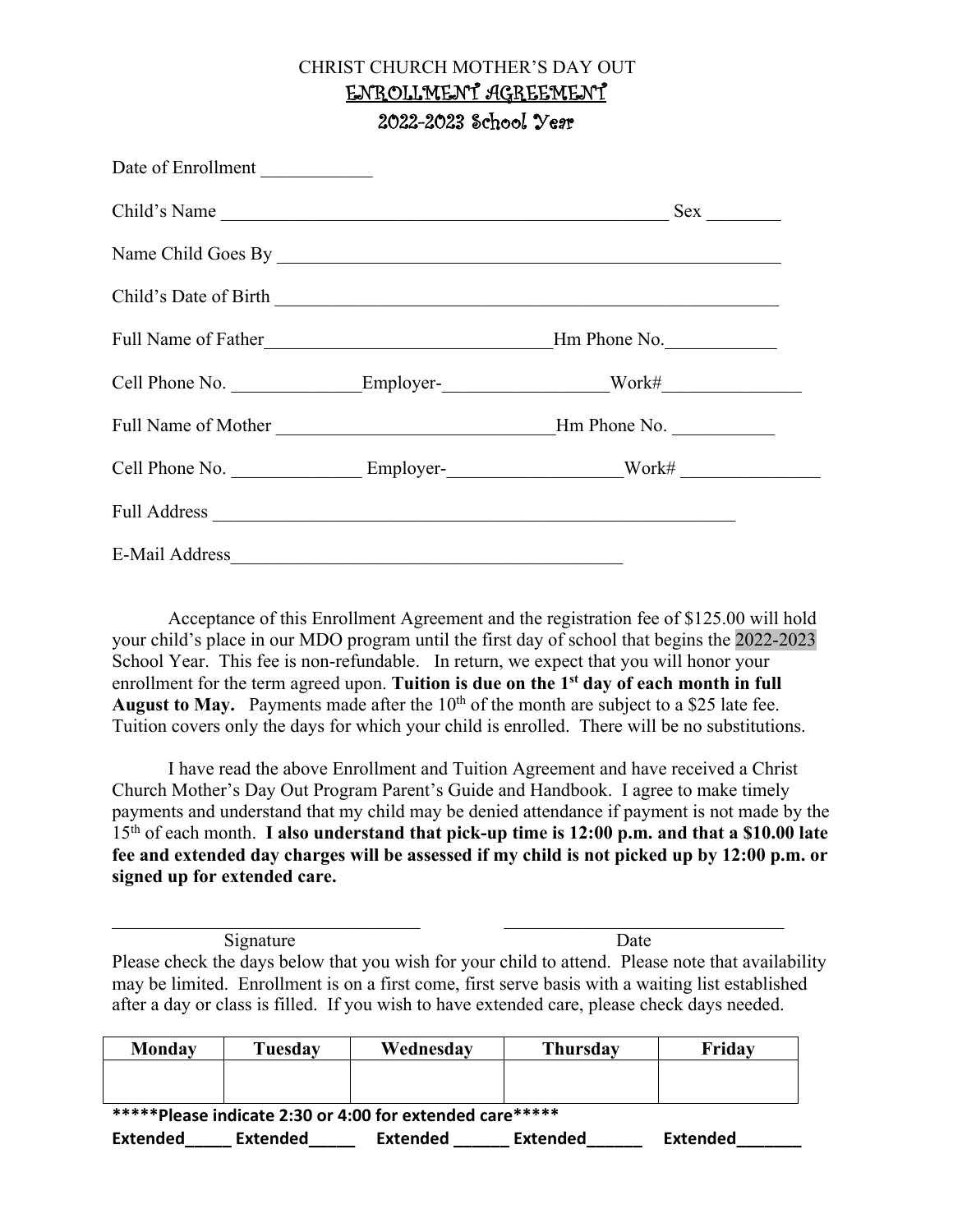# CHRIST CHURCH MOTHER'S DAY OUT EMERGENCY CONTACT AND PICK UP AUTHORIZATION INFORMATION 2022-2023 School Year

|                                 | Home Phone: Cell Phone(s) Work Phone(s                                                                                                                          |  |  |
|---------------------------------|-----------------------------------------------------------------------------------------------------------------------------------------------------------------|--|--|
|                                 | We must have 3 people to contact in case of an emergency that we can call for<br>your child in the event you cannot be reached. Please do not leave any blanks. |  |  |
|                                 | In case of an emergency, if the parent/guardian cannot be contacted, please contact:                                                                            |  |  |
| 1st Contact Person:             |                                                                                                                                                                 |  |  |
|                                 | Home Number                                                                                                                                                     |  |  |
|                                 | Work Number                                                                                                                                                     |  |  |
|                                 | Cell Number                                                                                                                                                     |  |  |
| 2 <sup>nd</sup> Contact Person: |                                                                                                                                                                 |  |  |
|                                 | Home Number                                                                                                                                                     |  |  |
|                                 | Work Number                                                                                                                                                     |  |  |
|                                 | Cell Number                                                                                                                                                     |  |  |
| 3rd Contact Person:             |                                                                                                                                                                 |  |  |
|                                 | Home Number                                                                                                                                                     |  |  |
|                                 | Work Number                                                                                                                                                     |  |  |
|                                 | Cell Number                                                                                                                                                     |  |  |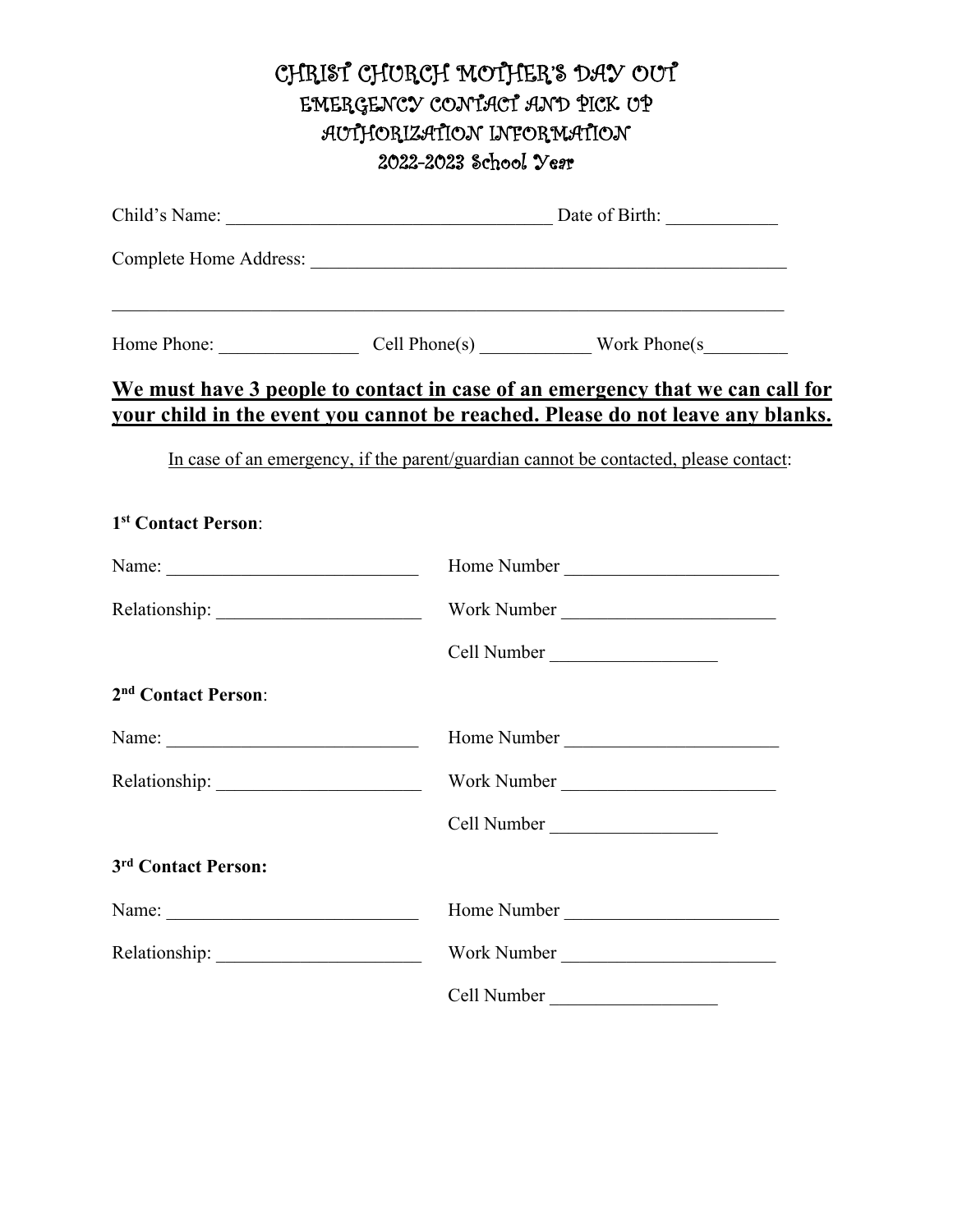# CHRIST CHURCH MOTHER'S DAY OUT CONFIDENTIAL FAMILY INFORMATION 2022-2023 School Year

Please help us plan for your child's needs, understand concerns and responses, and support and encourage your child by providing the following information. This information will remain confidential, and we hope that you will update it when needed. Thanks!

| Child's full name                                                                                                                   |  |
|-------------------------------------------------------------------------------------------------------------------------------------|--|
|                                                                                                                                     |  |
|                                                                                                                                     |  |
| Mother's Name                                                                                                                       |  |
|                                                                                                                                     |  |
| Home Phone No. Business Phone No.                                                                                                   |  |
| Name of Father                                                                                                                      |  |
|                                                                                                                                     |  |
| Home Phone No. 2008. Business Phone No.                                                                                             |  |
| Marital Status of Parents: _______ Married, living together __________ Separated.                                                   |  |
| Divorced - If divorced, please describe custody and visitation agreement for your child:                                            |  |
| Names and<br><u> 1989 - Johann Stoff, deutscher Stoffen und der Stoffen und der Stoffen und der Stoffen und der Stoffen und der</u> |  |
| ages of any siblings in your household:                                                                                             |  |
|                                                                                                                                     |  |
| Does your child have a pet? Kind: Name:                                                                                             |  |
| Have there been any births, deaths, adoptions, or other changes in your family structure which                                      |  |
| affected your child? If so, please describe briefly what happened and the effect on your child:                                     |  |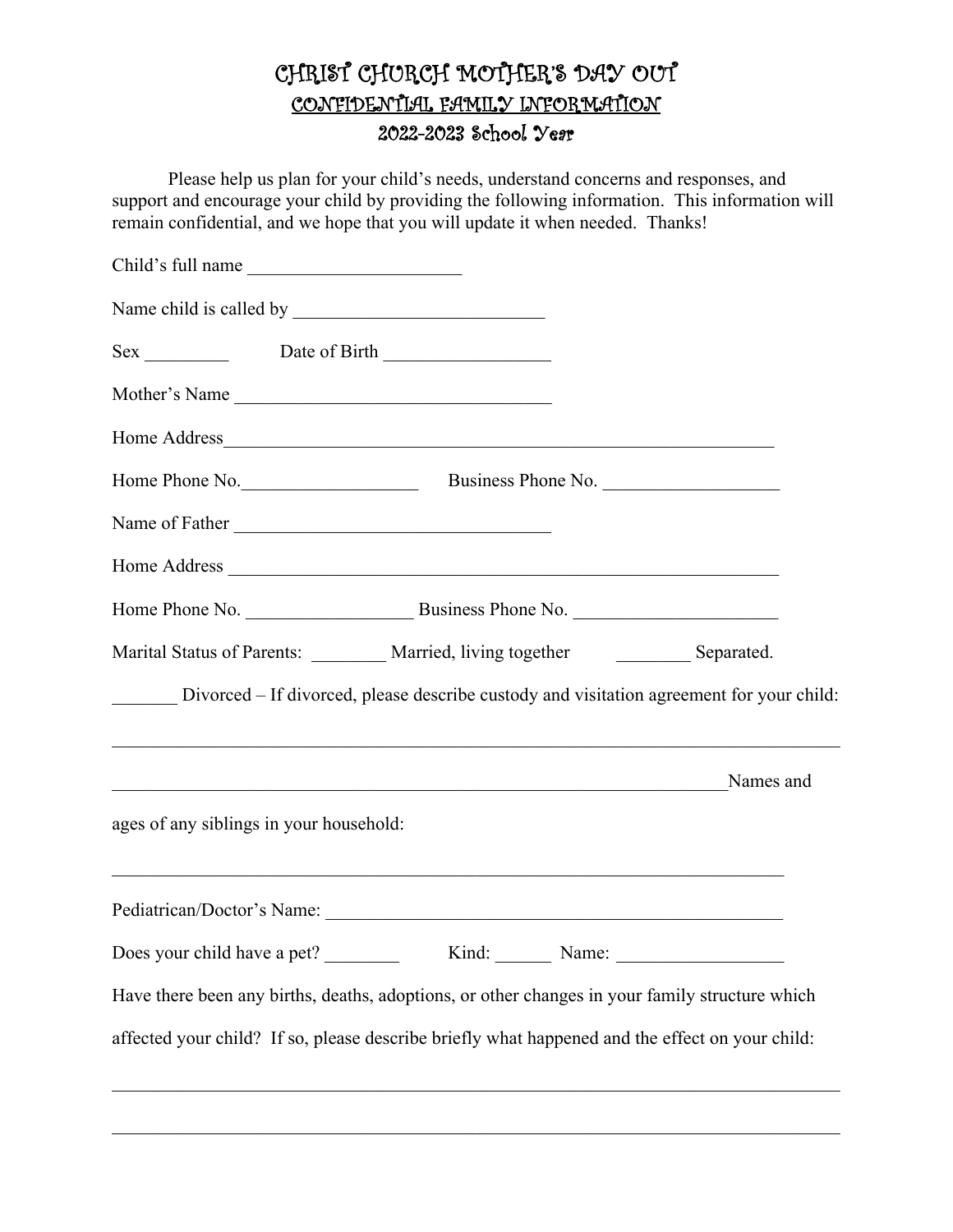What opportunities does your child have to play with other children?

| other classroom experiences other                                                                                                                                     |
|-----------------------------------------------------------------------------------------------------------------------------------------------------------------------|
|                                                                                                                                                                       |
| What are your child's favorite play activities?                                                                                                                       |
| ,我们也不能在这里的时候,我们也不能在这里的时候,我们也不能会在这里的时候,我们也不能会在这里的时候,我们也不能会在这里的时候,我们也不能会在这里的时候,我们也<br>Does your child have imaginary playmates? If so, please list_____________________ |
| What are your child's favorite indoor activities? ______________________________                                                                                      |
| What are your child's favorite outdoor activities? _____________________________                                                                                      |
| What fears does your child have, if any?<br>How are they expressed?                                                                                                   |
| ,我们也不能在这里的时候,我们也不能在这里的时候,我们也不能会在这里的时候,我们也不能会在这里的时候,我们也不能会在这里的时候,我们也不能会在这里的时候,我们也<br>What do you and your child enjoy doing together? _______________________________  |
| Please list your child's favorite toys, play equipment and books:                                                                                                     |
|                                                                                                                                                                       |
| What are your child's favorite television programs? ____________________________                                                                                      |
| How much sleep does your child require daily? __________________________________                                                                                      |
|                                                                                                                                                                       |
| Would you classify your child as a good ________ or poor _______ eater?                                                                                               |
| Does your child feed herself/himself entirely?                                                                                                                        |
| Describe your child's eating habits: __________ likes a lot of foods _______ eats only at                                                                             |
| mealtime __________ eats only a few foods _________ snacks all day<br>Any special eating instructions for your child?                                                 |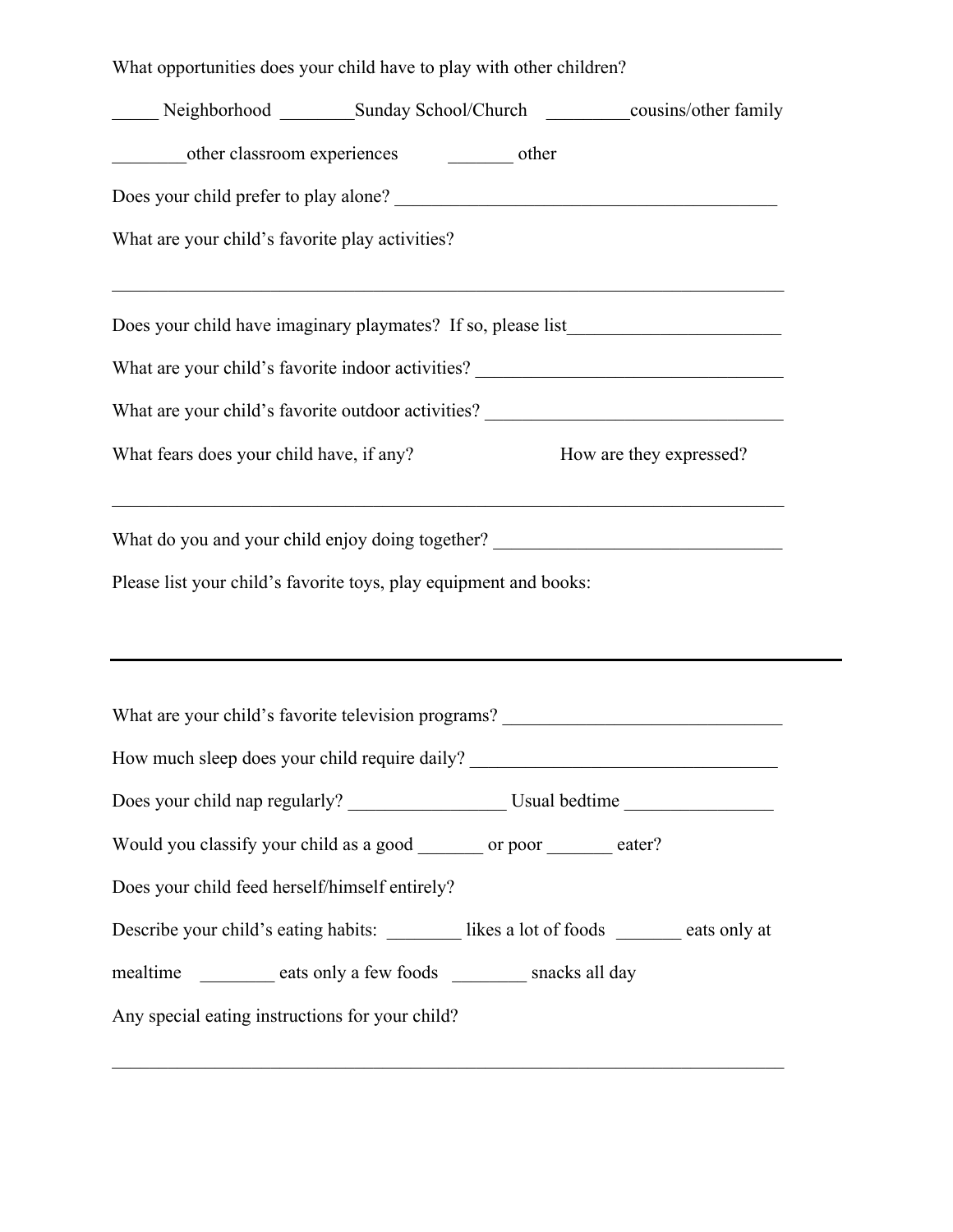|                                                                              |  |                                    | Does your child decide when he/she needs to go to the bathroom, or does he/she need a                |  |
|------------------------------------------------------------------------------|--|------------------------------------|------------------------------------------------------------------------------------------------------|--|
|                                                                              |  |                                    | reminder?                                                                                            |  |
| Does your child use special words to go to the bathroom? If so, please list: |  |                                    |                                                                                                      |  |
|                                                                              |  |                                    |                                                                                                      |  |
| What communicable diseases has your child had and when?                      |  |                                    |                                                                                                      |  |
|                                                                              |  |                                    |                                                                                                      |  |
|                                                                              |  |                                    |                                                                                                      |  |
|                                                                              |  | Impetigo Conjunctivitis (pink eye) |                                                                                                      |  |
|                                                                              |  |                                    |                                                                                                      |  |
| Does your child have frequent _____________ colds? ________ coughs?          |  |                                    |                                                                                                      |  |
|                                                                              |  |                                    |                                                                                                      |  |
|                                                                              |  |                                    |                                                                                                      |  |
|                                                                              |  |                                    | Has your child had a serious illness, surgery or hospital stay? If so, please describe the condition |  |
| and your child's reaction:                                                   |  |                                    |                                                                                                      |  |
|                                                                              |  |                                    | ,我们也不能在这里的时候,我们也不能在这里的时候,我们也不能会在这里的时候,我们也不能会在这里的时候,我们也不能会在这里的时候,我们也不能会在这里的时候,我们也                     |  |
| <b>ALLERGIES:</b>                                                            |  |                                    |                                                                                                      |  |

Please list any allergies that your child may have: \_\_\_\_\_\_\_\_\_\_\_\_\_\_\_\_\_\_\_\_\_\_\_\_\_\_\_\_ Please list any daily medications that your child may take: \_\_\_\_\_\_\_\_\_\_\_\_\_\_\_\_\_\_\_\_\_

How are your child's allergies manifested? (Hay fever, stomach upset, cough, other)

Describe your child's overall health: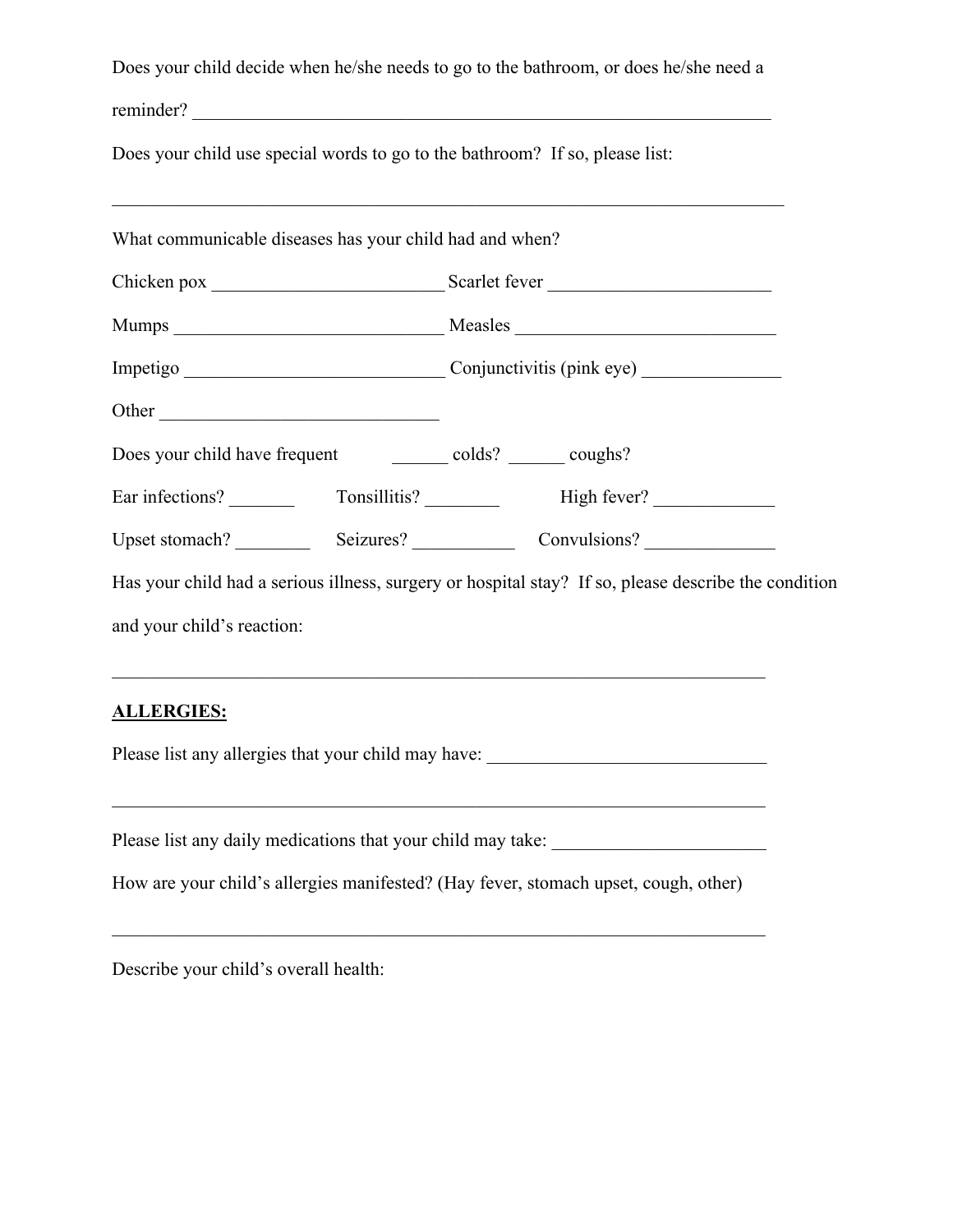## CHRIST CHURCH MOTHER'S DAY OUT OUTSIDE PLAY PERMISSION FORM 2022-2023 School Year

I DO HEREBY GIVE PERMISSION for my child

Name of child

to attend outside play during each week of the school calendar. During playground time, the children will be able to run and play, in a cordoned-off area in the church's courtyard. On some days, the children may have the opportunity to play in a bounce house, participate in water day activities or participate in a children's yoga class. I understand that if my child sustains any injury of any type during this time or at any time on the premises, that Christ Church and Christ Church Preschool will not be liable and will be held harmless of any wrongdoing whatsoever.

Dated this day of the control of the control of the control of the control of the control of the control of the control of the control of the control of the control of the control of the control of the control of the contr

Signed by Parent(s)/Guardian(s) For: Name of Child

Print name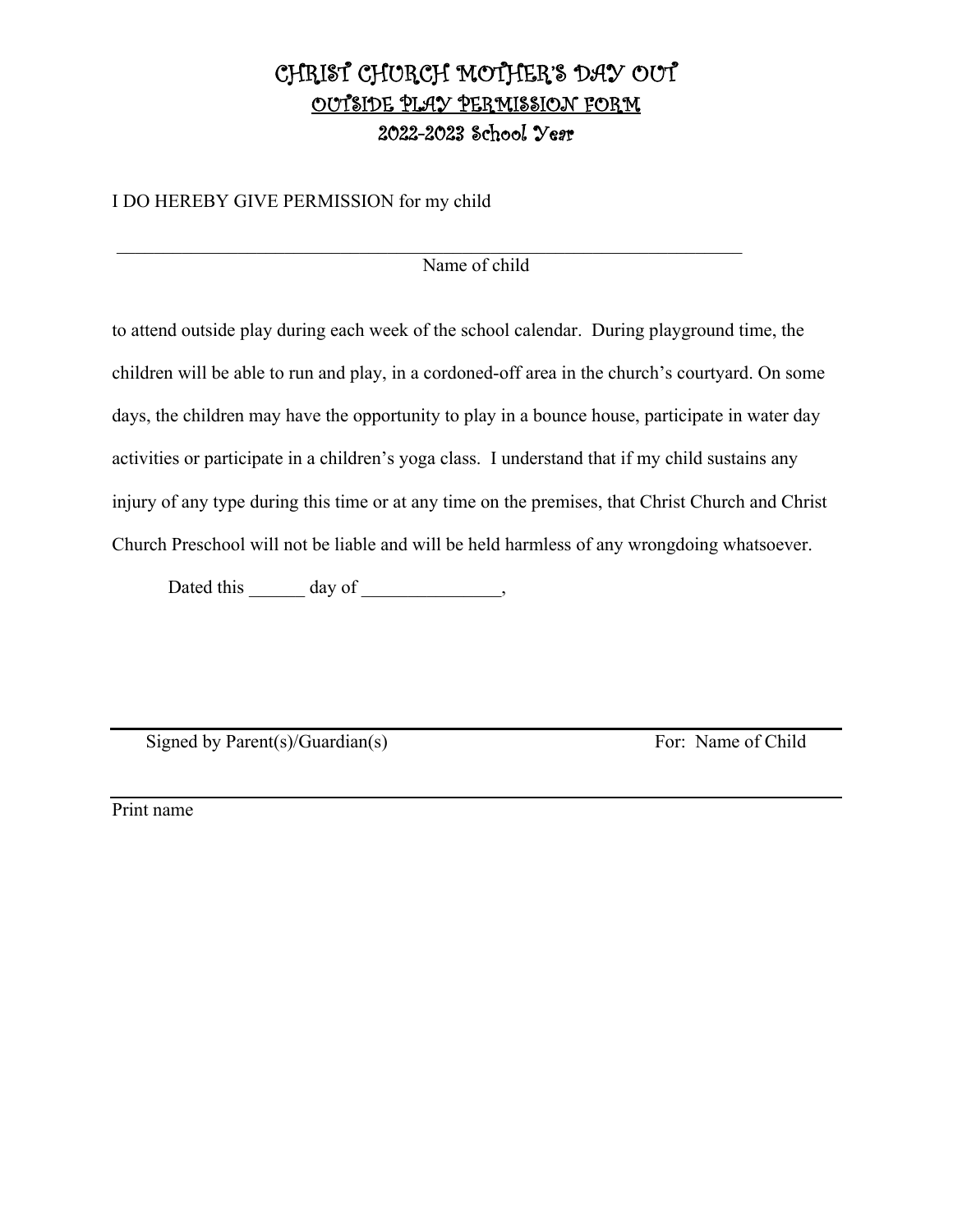# CHRIST CHURCH MOTHER'S DAY OUT

### PARENT/CHILD ADDRESS DIRECTORY PERMISSION FORM 2022-2023 School Year

Please initial one of the following:

I DO HEREBY give permission for my name, my child's name, picture, address, telephone number and my child's birthdate to be published in the Christ Church Mother's Day Out Program address directory that will only be given to members of Christ Church or the parents of Christ Church Mother's Day Out Program.

I DO NOT give permission for my child's personal information or picture to be used in an address directory at this time.

Signature of Parent(s)/Guardian(s) Date

Print Name

For:

Name of Child